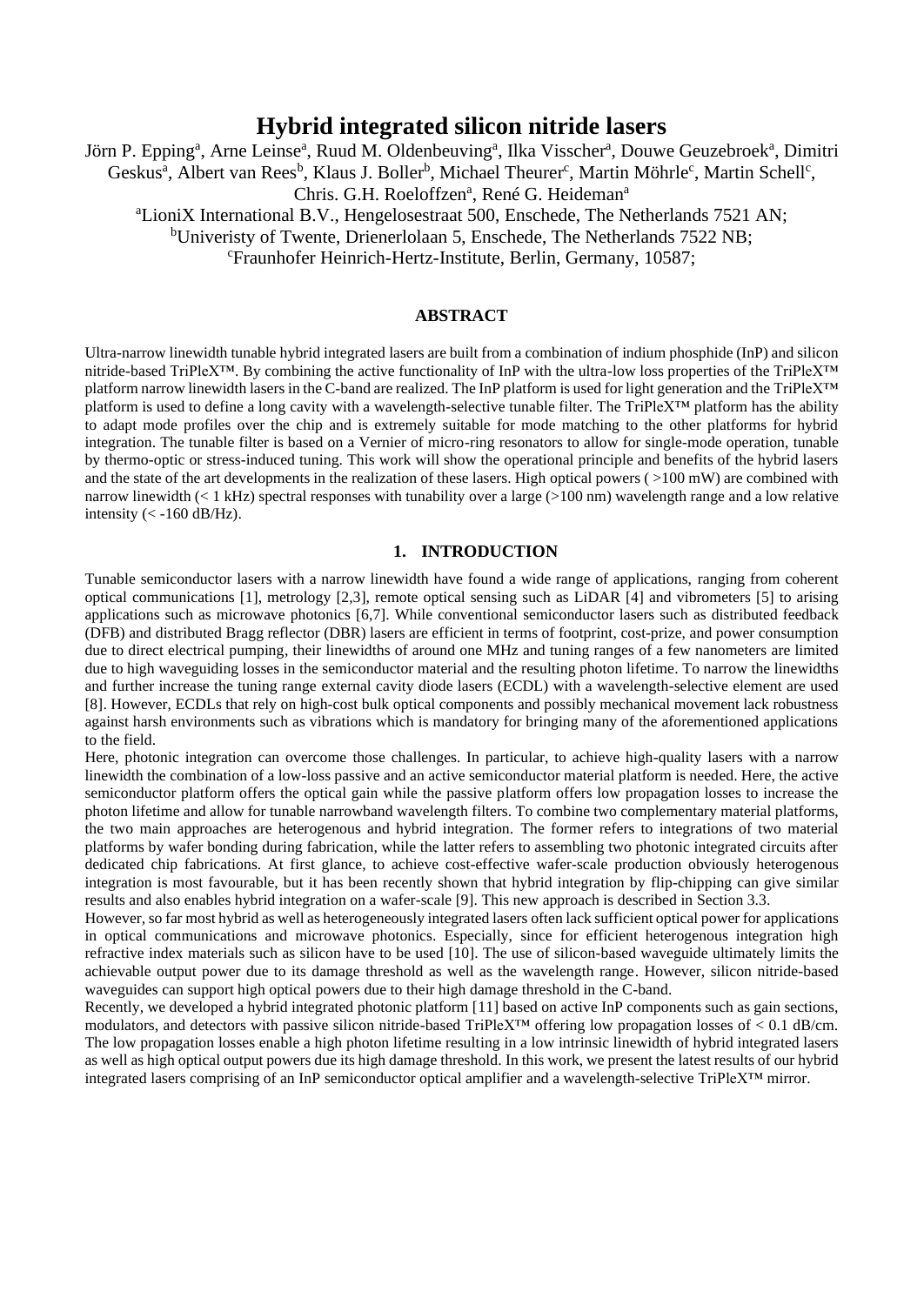#### **2. LASER DESIGN**

The laser design for hybrid integrated lasers has been extensively reported [12-15]. In this section a brief summary of the basic design rules and ideas is provided. First of all, to ensure that the laser has a narrow linewidth  $\ll 1$  kHz), a large tuning range ( $> 100$  nm) as well as a high optical output power ( $> 100$  mW) the coupling losses between the separate integrated optical platforms, InP and TriPleX™, as well as fiber-chip coupling losses have to be minimal. Both coupling losses can be minimized by matching the mode field diameter (MFD) at the facet of the TriPleX™ waveguide via tapering. By tapering and engineering the TriPleX<sup>™</sup> double-stripe geometry in height as well as width [11], a single TriPleX<sup>™</sup> chip can be designed to match its MFD at the coupling region to an InP waveguide on the one side and that of a single mode fiber (SMF) on the other side. By mode engineering losses of ≈1 dB per facet between InP and TriPleX™ and 0.5 dB per facet between SMF and TriPleX™ have been achieved. The so-called asymmetric double-strip geometry [11], as used predominately in this work, exhibits low propagation losses of less than 0.1 dB/cm over the full C-band, while offering bend radii of down to 80 µm without any significant radiation losses.

To control the wavelength of the hybrid integrated laser a set of wavelength-selective components is combined. In our case, two ring resonators in a specific configuration effectively form a wavelength-selective mirror. A single ring resonator has a certain free spectral range (FSR) and its resonant wavelength can be thermally tuned. When the mirror only contains a single ring, this means the laser can be tuned only over this range. So the tuning range of the laser depends on the physical roundtrip length of the ring. Actually, due to fabrication tolerances the resonator of choice is a race-track type over a microring resonator as it provides better control of the coupling coefficient. Keeping in mind the minimum bend radius, the smallest ring that can be fabricated has a roundtrip length of about 850 µm, which corresponds to an FSR of about 1.6 nm around a wavelength of 1550 nm. The schematic of a ring resonator mirror with a single ring and the corresponding spectral response is shown in [Figure 1.](#page-1-0)



<span id="page-1-0"></span>Figure 1. Schematic layout of a ring resonator mirror with a single ring resonator with radius R<sub>1</sub>. (b) Reflected power vs. input wavelength calculated for a ring resonator with an FSR of about 1.6 nm.

The FSR of a single ring resonator can be calculated by

$$
\Delta \lambda_{FSR} = \frac{\lambda_0^2}{n_g L} \tag{1}
$$

With center wavelength  $\lambda_0 = 1550$  nm, group index of the waveguide  $n_g = 1.77$  and the ring circumference, *L*.

The spectral width of the resonant peaks can be calculated by

$$
\Delta \lambda_{FWHM} = \frac{\lambda_0^2}{\pi n_g L} \cdot \frac{\kappa^2}{\sqrt{1 - \kappa^2}} \tag{2}
$$

In this expression,  $\kappa$  is a coefficient which describes the coupling of the electric field amplitude from the input waveguide to the ring resonator.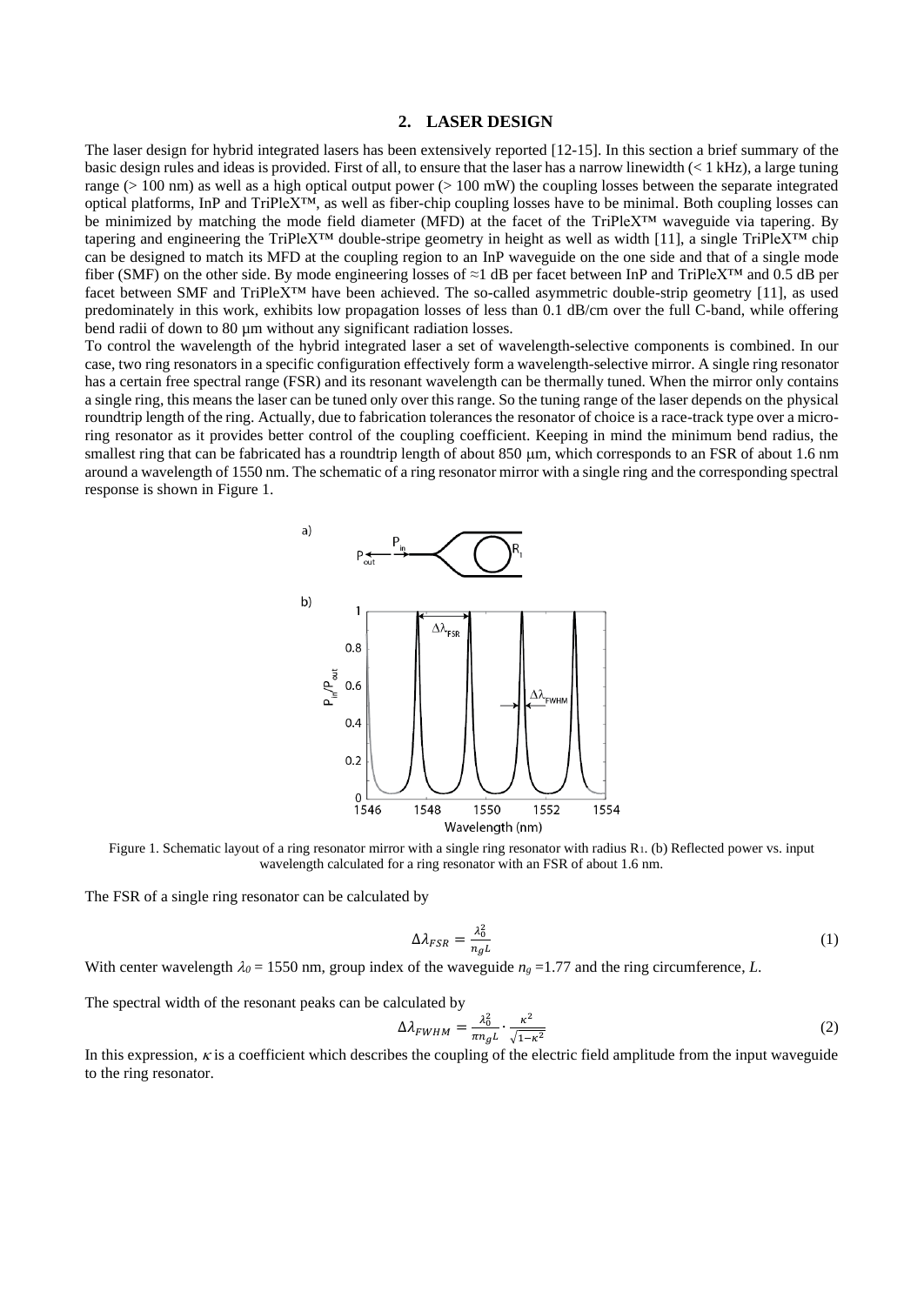To ensure a tuning over the entire telecommunication C-band, this tuning range needs to be increased. This can be done by adding a second ring with slightly different circumference in series to the first ring, exploiting the Vernier principle to increase the total FSR of the ring,  $\Delta\lambda_{FSR,tot}$ . An example of the spectral response of such a double-ring mirror is shown in [Figure 2.](#page-2-0) For this example, we have chosen the described FSR of 1.6 nm for the first ring while the second ring has a 10% larger radius.



<span id="page-2-0"></span>Figure 2. a) Schematic layout of a ring resonator mirror with two differently sized rings with R<sub>1</sub> and R<sub>2</sub> radii. b) Reflected power vs. input wavelength calculated for a ring resonator with an FSR of about 1.6 nm, while the second ring has a 10% larger radius.

To build the hybrid integrated laser, the reflective filter is combined with an RSOA to provide the optical gain. To ensure that the tuning range is indeed  $\Delta\lambda_{FSR,tot}$ , the light that is reflected at the center peak,  $R_{\lambda 0}$ , needs to have a larger gain, G  $_{\lambda 0}$ , than the light at the side peak,  $R_{\lambda sp}$ . Otherwise, the tuning range would still be limited to the FSR of a single ring. The amount of light that is reflected at  $R_{\lambda sp}$  depends on the Q-factors of the both rings; a higher Q value will result in a lower Rsp. In other words, depending on the roundtrip length of the ring, the coupling coefficient κ and the propagation loss of the waveguide, the side peak can be decreased enough to fulfill the design condition  $R_{\lambda sp} * G_{\lambda, sp} * G_{\lambda, o} * G_{\lambda, o}$ 

The schematic of a typical hybrid integrated laser is shown in [Figure 3.](#page-2-1) The laser comprises of an InP reflective semiconductor optical amplifier (RSOA) and wavelength-selective micro-ring mirror in TriPleX™. The InP has a high reflectivity (HR) coating on one side and an anti-reflection (AR) coating matching the refractive index of the TriPleX™ chip.



<span id="page-2-1"></span>Figure 3. Schematic of a hybrid integrated laser with an InP RSOA (purple) and a TriPleX™ (blue) ring resonators mirror with a tunable output coupler. Thermo-optic tuners are indicated in orange[17].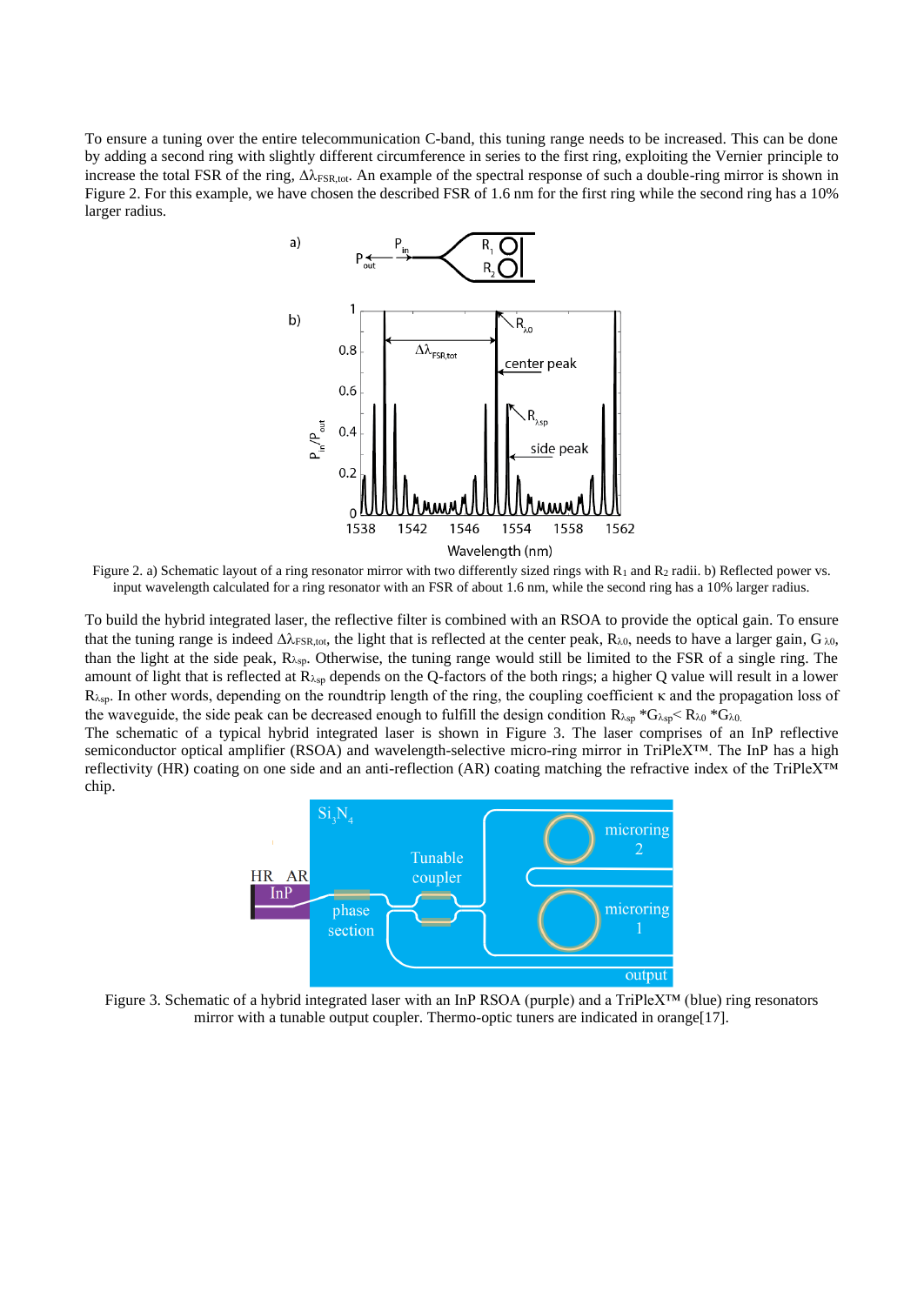## **3. LASER PACKAGING**

#### **3.1. Vibration Tests:**

For efficient hybrid integration of the InP gain section has to be actively aligned to the TriPleX™ chip. Firstly, the fiber array is attached to the TriPleX™ chip. Secondly, to a feedback signal for alignment the gain section is electrically powered and the emitted optical power is measured using the optical fiber. Fixation of the individual components is carried out using an epoxy. Finally, the module can be placed inside a butterfly housing with a build-in Peltier element. An example of such an hybrid integrated laser assembly is shown i[n Figure 4.](#page-3-0)



Figure 4. Photograph of a hybrid integrated laser in a butterfly package.

## <span id="page-3-0"></span>**3.2. Vibration Tests**

For airborne applications, the optical assemblies have to withstand severe environmental conditions which can result in, e.g., temperature changes and vibrations. To test the mechanical robustness of the laser modules vibration tests were performed at the Netherlands aerospace center (NLR). The vibration tests were according to the test standards defined by the Radio Technical Commission for Aeronautics (RTCA) and have to demonstrate that the assemblies are in compliance with standards for airborne equipment. During the test we applied a reference vibration spectrum of the random vibrations according to the test standard RTCA DO-160G. Two photographs of the test setup are shown in [Figure 5.](#page-3-1) In this test the laser modules had to pass the RMS-value of the overall spectrum of 4.12 grms with an applied probability of 3σ. This spectrum was imposed on 3 integrated hybrid laser modules as shown [Figure 5](#page-3-1) for a duration of 60 minutes. Each laser module was mounted in X, Y and Z directions such that during the test run all directions were tested.



Figure 5. Photographs of the vibration test setup (left) and vibrational mount for 3 hybrid integrated lasers (right).

<span id="page-3-1"></span>After reaching the target level of 4.12  $g_{rms}$ , the tests were continued to determine the design margin in terms of vibrations. The test level reached the maximum available level of 40.9  $g_{\rm rms}$ , having a 3 $\sigma$  value of 123 g, which was solely limited by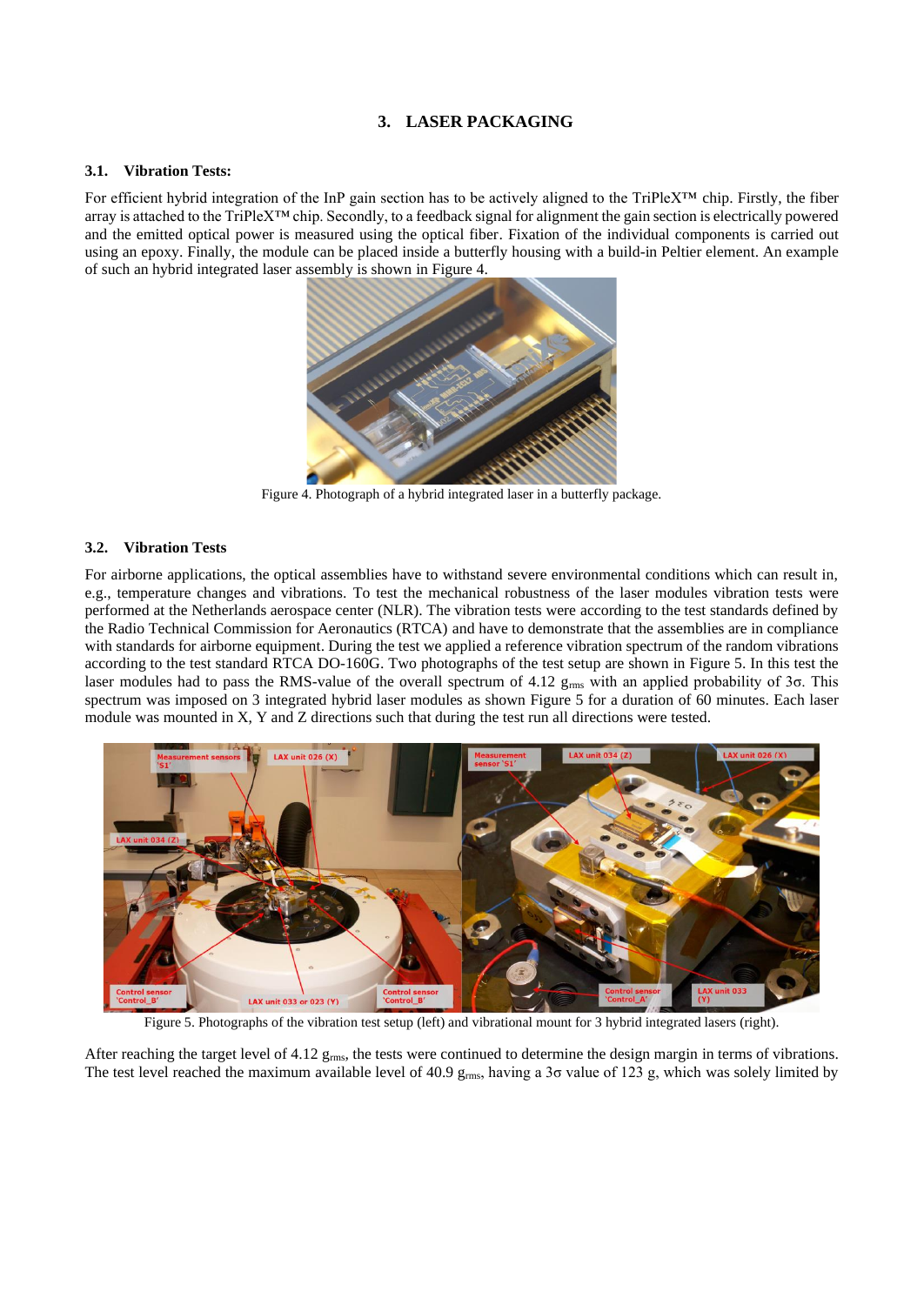the vibrational test setup. For a video of the testing at the highest available level see [Video 1.](#page-4-0) However, during the vibration tests not a single failure was detected, while all 3 laser modules were continuously running and their optical output power was monitored. The positive outcome of the vibrational tests shows the intrinsic robustness of integrated photonic modules by hybrid integration which is mandatory for applications in automotive, aircraft, and space.



Video 1. Vibration test of the integrated hybrid lasers. http://dx.doi.org/doi.number.goes.here

#### <span id="page-4-0"></span>**3.3. Flip-Chip Integration**

As an advanced hybrid integration scheme, we developed an interface dedicated for flip-chip integration of InP on TriPleX™ as shown in [Figure 6.](#page-4-1) In our new approach, the InP chip integration is not limited to the TriPleX™ chip edges and can thus be applied with TriPleX™ on a wafer scale, which makes it a preferred solution for high volume production. As shown in [Figure 6](#page-4-1) (right) the InP chip is mounted p side down into an etched recess on the TriPleX™ chip or wafer. The silicon oxide layer of the TriPleX™ chip is etched through to the silicon substrate for optimum heat dissipation. Precise mechanical alignment stops are implemented for passive vertical alignment of the optical modes. Special visual alignment marks with high accuracy relative to the optical mode are implemented on the InP and TriPleX™ chips for horizontal alignment.



<span id="page-4-1"></span>Figure 6. Flip-chip integration of InP chip into etched recess on TriPleX™ chip (left) and cross-section through InP chip bonded to TriPleX™ chip (right).

Additionally, the integration interface is suitable for active alignment as shown in [9, 16]. The InP and TriPleX<sup>™</sup> chips both comprise spot-size converters for mode matching and increased alignment tolerance. To mitigate residual reflection from the chip-to-chip interface the waveguide on each side is tilted and the air gap is filled with an UV-curable glue to match the effective refractive index of TriPleX™. The front facet of the InP chip is coated with an antireflection (AR) coating. The integration interface is suitable for consecutive integration of multiple InP chips on the same TriPleX™ chip or wafer as demonstrated in [Figure 7](#page-5-0) (left). Thanks to the passive vertical alignment even full InP arrays can be integrated with no added complexity as to single chip integration (se[e Figure 7](#page-5-0) (right)). To demonstrate the feasibility of the flip-chip interface InP DFB lasers have been integrated on a TriPleX™ chip. Using our new approach we achieved a chip-to-chip coupling loss of -1.6 dB only and an optical power coupled to the silicon nitride waveguide exceeding 60mW [16]. This result is comparable to conventional active alignment and enables hybrid integration on a wafer-scale between InP and TriPleX™.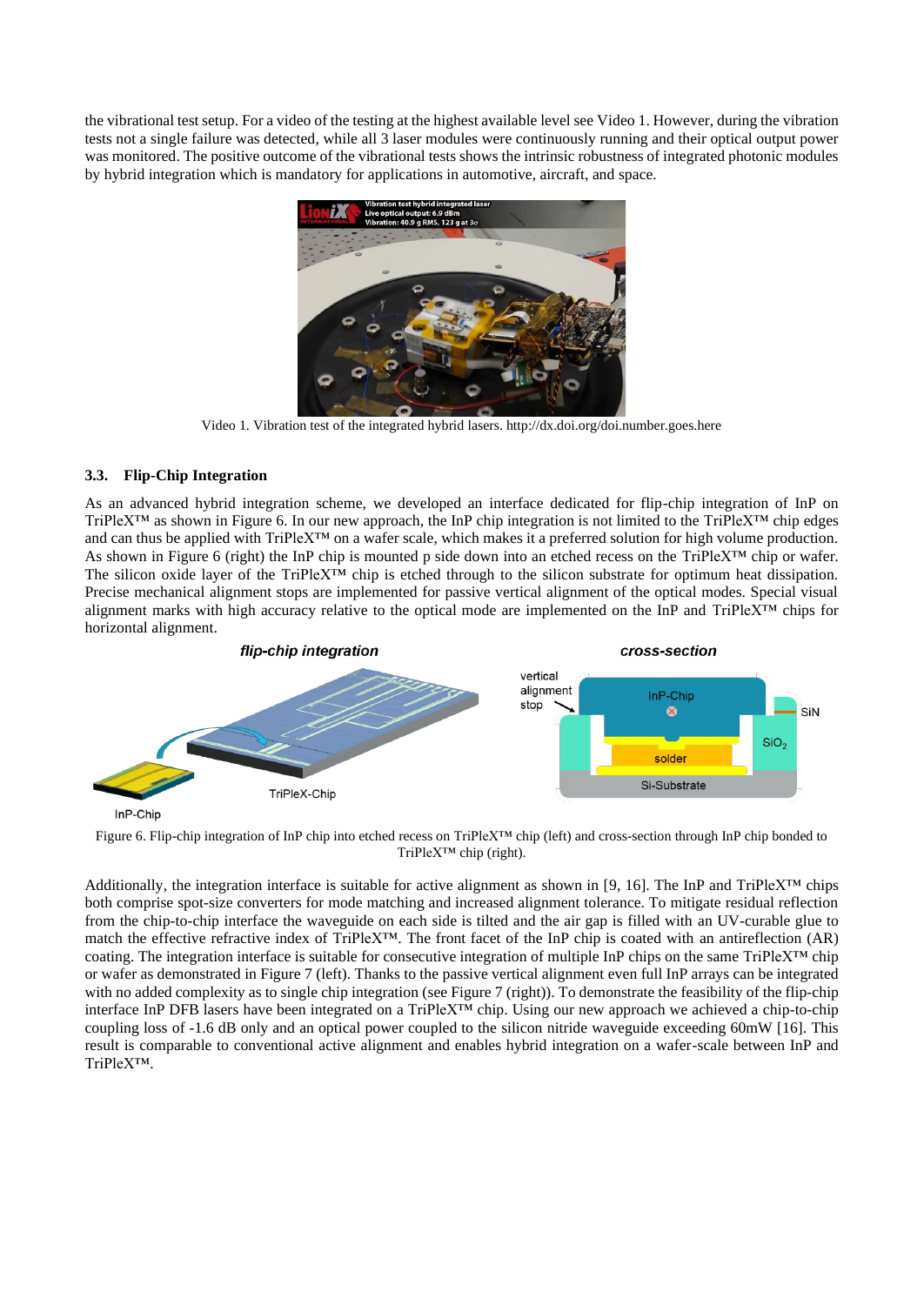

<span id="page-5-0"></span>Figure 7. Photograph of multiple InP chips (left) and InP 4-array (right) flip-chip integrated onto TriPleX™ chip.

## **4. LASER CHARACTERISTICS**

In section, the typical laser characteristics are presented. To control the output coupling of the laser cavity a tunable coupler is used and a in standard laser design an output coupling around 80% results in the highest output power. At a pump current of 300 mA output powers of 17 dBm (50 mW) in the C-band (1530-1560 nm) at single-mode operation have been achieved at the fiber output.



<span id="page-5-1"></span>Figure 8. Optical spectrum of a hybrid integrated laser module in single mode operation with an optical signal to noise ratio of 60 dB (left). Superimposed optical spectra covering a total of more than 80 nm tuning range (right). Increased tuning ranges of 120 nm have been reported [17].

To ensure that the optical output power is indeed in a single mode an optical signal to noise ratio (OSNR) is important. [Figure 8](#page-5-1) (left) shows the optical spectrum of our hybrid integrated laser and an OSNR of 60 dB can been seen confirming that almost all light is emitted at one wavelength and no side-modes are visible. To set the wavelength of the hybrid integrated laser the micro-ring resonators on the TriPleX™ chip can be controlled with thermo-optic tuners. To demonstrate the tunability of the hybrid integrated laser we measured a set of spectra over the whole tuning range of the hybrid integrated laser. The obtained superimposed optical spectra are shown in [Figure 8](#page-5-1) (right) and are showing a total tuning range of 81 nm. It can be seen that the optical power drops at the edges of the gain spectrum. But also increased tuning ranges of up to 120 nm have been reported using our hybrid integrated laser [17]. Note, that this wavelength tuning is discrete and that the mode-hop-free tuning range is far smaller. Typically our hybrid integrated laser can be tuned a few 10s of picometers before a mode-hop occurs, however, it has recently been shown that the mode-hop-free tuning range can be increased by simultaneously tuning the phase section (see [Figure 3\)](#page-2-1) of the laser and a mode-hop-tuning range of 0.22 nm has been reported [18].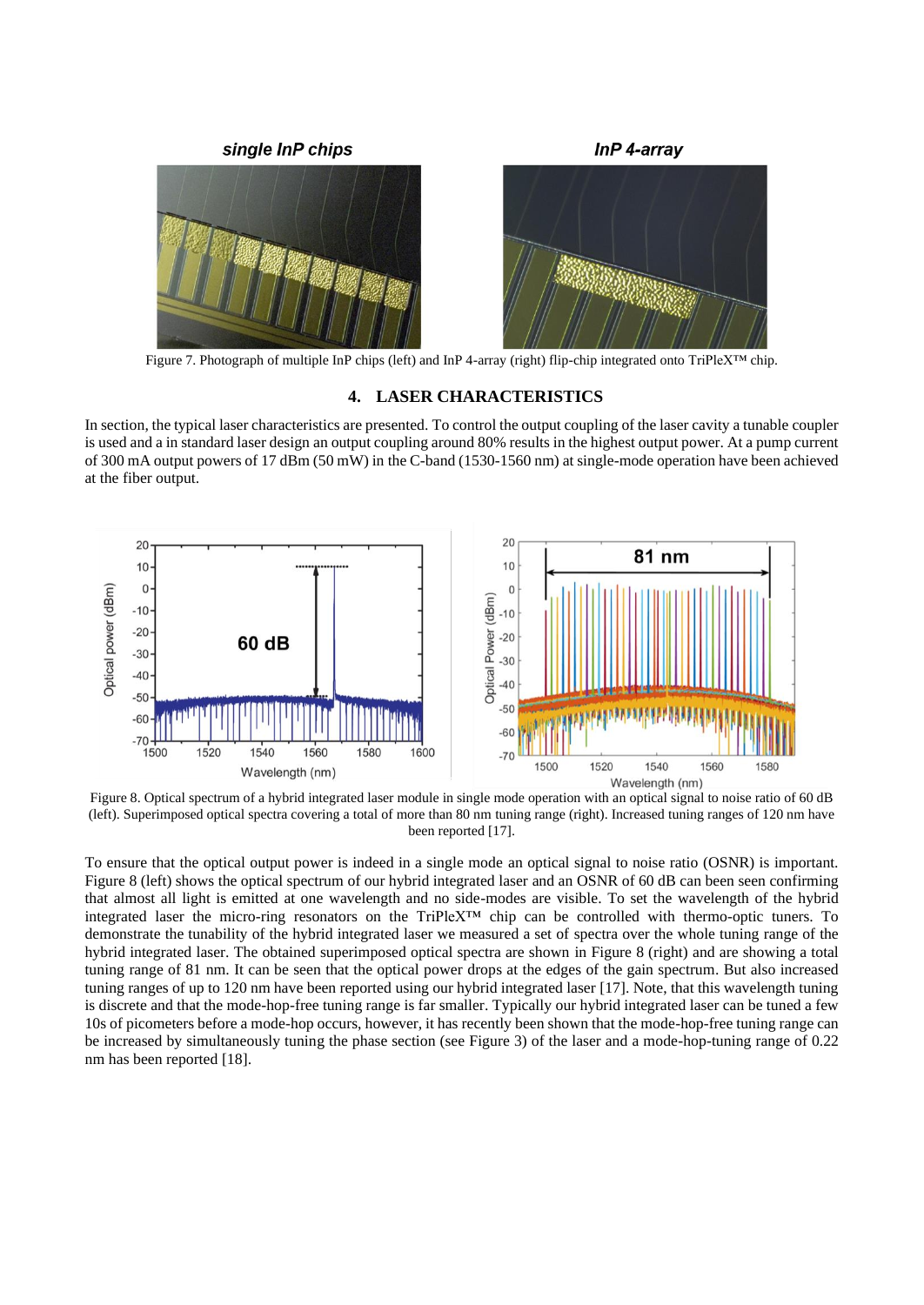

<span id="page-6-0"></span>Figure 9. Frequency noise spectrum (left) and relative intensity noise (RIN, right) of a hybrid integrated laser. The frequency noise spectrum shows an intrinsic linewidth of less than 800 Hz (left).

For many application the noise characteristics of the laser modules are critical. Here, we measured both the frequency noise and the relative intensity noise (RIN) spectrum of our hybrid integrated laser. While the frequency noise power spectral density (PSD) spectrum is e.g. linked to the intrinsic linewidth of the laser, a low RIN is important to have a sufficient signal-to-noise ratio. I[n Figure 9](#page-6-0) example measurements of both the frequency noise and the RIN spectrum are shown. Due to the low propagation losses in TriPleX™ a long photon lifetime can be realized in the cavity resulting in a low intrinsic linewidth. In Figure 9 (left) the frequency noise spectrum is shown. The frequency noise was measured using linewidth analyzer (HighFinesse LWA-1k) and shows a white noise floor at 15 Hz/Hz $^{1/2}$  which corresponds to an intrinsic linewidth of less than 800 Hz. As to date, the lowest intrinsic linewidth in a hybrid integrated laser that has been reported is as low as 40 Hz by using a micro-ring mirror with 3 rings resonators [19]. We measured the relative intensity noise (RIN) of the hybrid integrated laser using a high-speed detector and an electrical spectrum analyzer up to a frequency of 10 GHz. The RIN measurement is shown in Figure 9 (right) and it can be seen that the RIN (shown in blue) is well below -160 dBc/Hz over the whole measurement range and for most of the frequencies even as low as -170 dBc/Hz. This RIN measurement is in correspondence with the calculated RIN of -165 dBc/Hz based on the optical spectrum analyzer measured OSNR of 60 dB. Additionally, we show the relative system noise (RIN and shot noise) shown in red as a comparison to the RIN.

#### **3.4. Dual Gain Laser**

As many applications such as, e.g., microwave photonics and optical ranging improve with higher optical powers, we changed the cavity design of the hybrid integrated laser to increase its output power. By changing the TriPleX™ chip design two InP RSOAs can be coupled to a single TriPleX™ chip. The scheme and a photograph of the dual-gain section hybrid integrated laser is shown in [Figure 10](#page-7-0) a) and b), respectively. Here, the hybrid integrated laser comprises of two InP RSOAs chips and a low-loss TriPleX™ wavelength-selective filter chip. The wavelength-selective filter is similar to the one shown in Figure 7. However, to achieve a higher optical output power the filter chip is coupled to two individual InP RSOAs with a length of 700 µm instead of one [12,13,19]. The coupling losses from the InP RSOAs to TriPleX™ laser cavity are estimated to be about 1 dB. Each of the RSOAs has an individual electrical connection to apply a pump current. On the TriPleX™ chip, thermo-optic tuners are used to set the wavelength-selective filter and to control the phase of the cavity. To combine both the laser output coupling of the cavity and the power in the output waveguide two tunable Mach-Zehnder couplers are used. The output waveguides are coupled to a fiber array with standard polarization maintaining fibers with a coupling loss of 0.5 dB.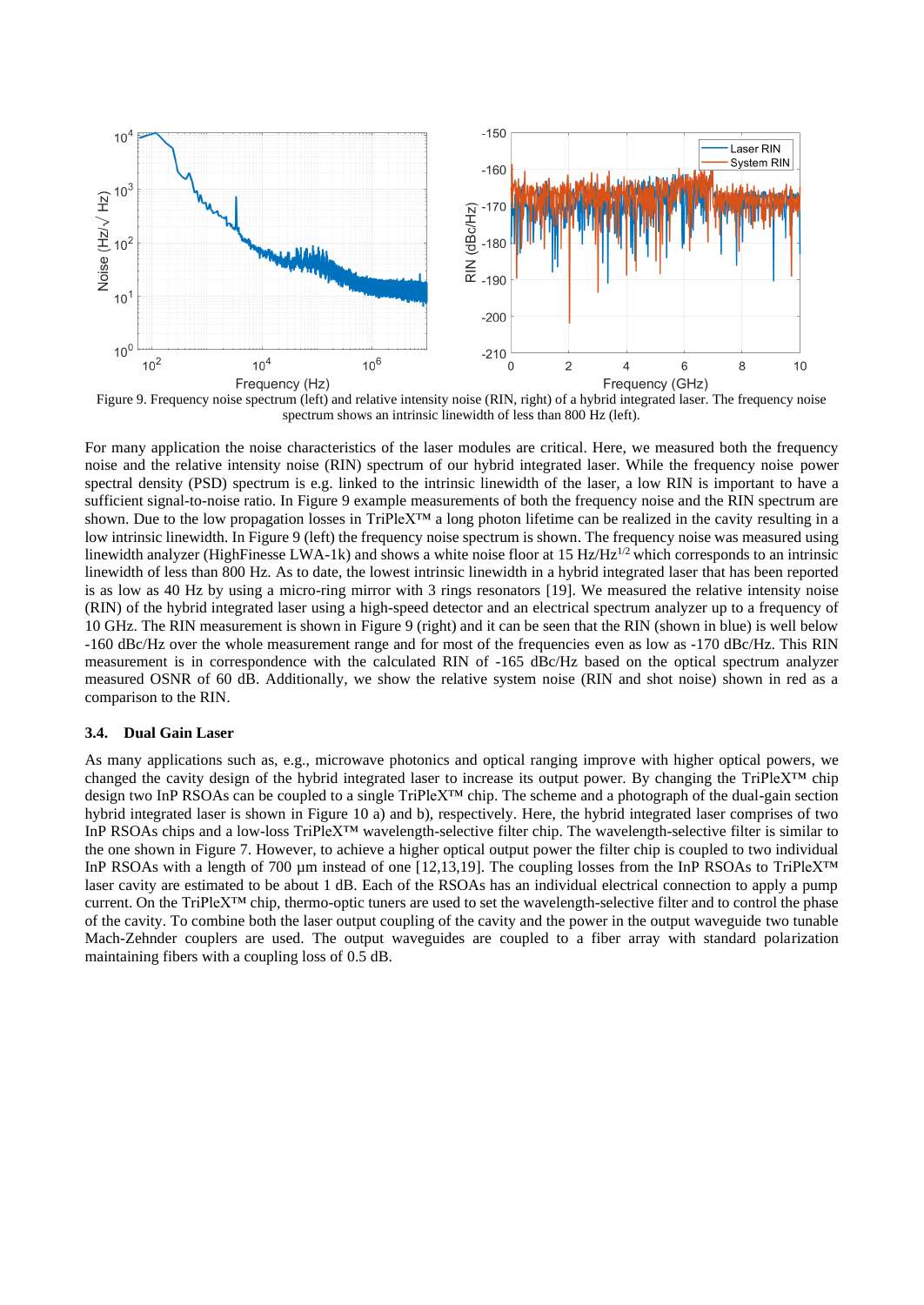

<span id="page-7-0"></span>Figure 10. a) Conceptual design of the dual gain laser cavity consisting of a tunable dual-ring cavity, two gain section with phase tuners, and two tunable Mach-Zehnder couplers (TC) to control the output coupling and output power. b) Photograph of the assembled dual gain laser.

Using this novel design, we achieved a record maximum output power of 20.2 dBm at the fiber output and an on-chip power of 20.7 dBm at a pump current of 300 mA at both RSOAs. The fiber-output power as a function of pump current at each gain section is shown i[n Figure 11](#page-7-1) a) and it can be seen that at pump currents above 300 mA the RSOAs saturate due to insufficient cooling. Note that the output power by using two RSOAs is indeed twice as much when compared to devices with only one RSOA and a similar cavity design, where the maximum obtained optical output power is about 17 dBm. The resulting output power is, to the best of our knowledge, the highest power achieved with any hybrid integrated laser to date. Furthermore, we tuned the frequency selective filter and measured the achieved output power as a function of wavelength. The results are shown in i[n Figure 11](#page-7-1) b) and it can be seen that the wavelength of the laser can be tuned over 100 nm at a -1 dB power drop and a total range of 119 nm from 1468 nm to 1587 nm. Over the whole tuning range, the laser operated at a single mode with an OSNR of more than 60 dB.



<span id="page-7-1"></span>Figure 11. a) Fiber-output power as a function of pump current at each gain section. Gain saturation is reached at pump currents of 300 mA. b) Fiber-output power as a function of laser wavelengths. At a -1 dB drop in output power a tuning range of 100 nm is reached.

Similar to the single-gain hybrid integrated laser we measured the frequency noise of the dual-gain laser and its RIN as shown in [Figure 12](#page-8-0) a) and b), respectively. Note that during the frequency noise measurements the thermo-optic tuners of the dual-gain laser were inactive due to electric noise induced by the heater drivers, while both gain sections were driven with a pump current of 100 mA. It can be seen that the white noise floor reaches a level of 10 Hz/Hz<sup>1/2</sup> corresponding to an intrinsic linewidth of the laser of around 320 Hz, which is comparable low to intrinsic linewidths in single-gain hybrid integrated lasers with a similar resonator design. The RIN measurement is shown in [Figure 12](#page-8-0) b) and it can be seen that the RIN (shown in blue) is well below -160 dBc/Hz over the whole measurement range and for most of the frequencies at a level as low as -170 dBc/Hz. Additionally, we show the relative system noise shown in red as a comparison to the RIN. Due to its increased output power of more than 20 dBm and similar noise characteristics compared to the single-gain laser, the dual gain laser meets the requirements many applications.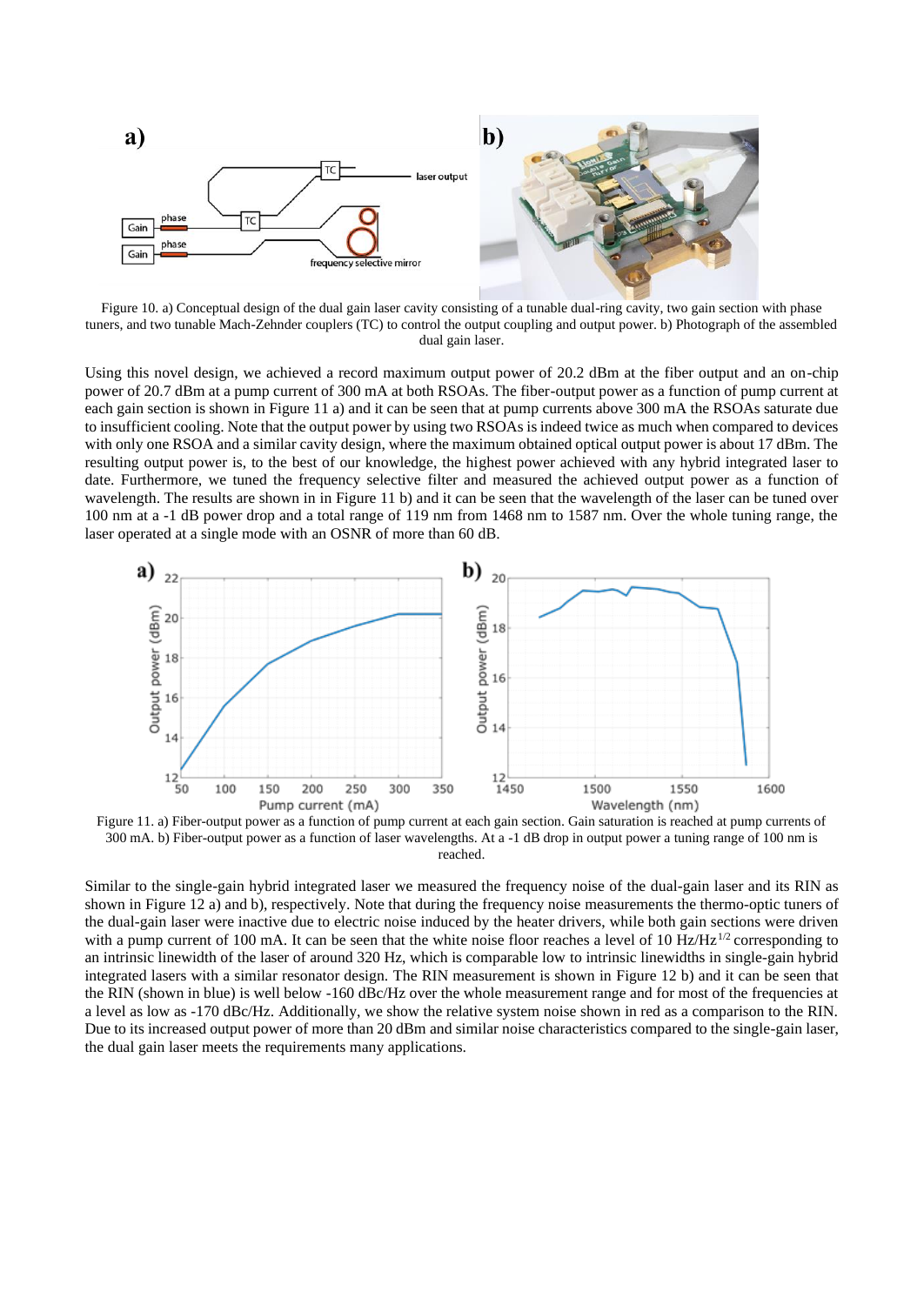

<span id="page-8-0"></span>Figure 12. Frequency noise measurement of the dual-gain laser showing an intrinsic linewidth of 300 Hz. b) Measured relative intensity noise (RIN) of the laser and the system for frequencies up to 25 GHz.

#### **5. CONCLUSION AND OUTLOOK**

In conclusion, we presented that excellent hybrid integrated lasers with sub-kHz intrinsic linewidths and output powers of more than 20 dBm were realized by combining the two complementary integrated photonic platforms, active InP and lowloss silicon nitride-based TriPleX™. Furthermore, their broad tuning range of almost 120 nm and low relative intensity noise of less than -160 dBc/Hz make them excellent light sources for many applications. Due to their intrinsic stability hybrid integrated lasers can also withstand harsh environmental conditional as was demonstrated by extreme vibration tests. To achieve low-cost production of hybrid integration it has been shown that flip-chip integration on a wafer scale can be applied using these platforms. The functionality of the hybrid integrated laser can be further extended by adding modulators and photo-detectors in a single assembly.

So far, all presented hybrid integrated lasers worked at wavelength around 1550 nm. The range of wavelengths can be extended, especially into the near infrared and visible wavelength ranges, by making use versatility of TriPleX™ with its broad transparency range (400 nm - 2300 nm) and adaptable mode field by the choice of gain material. The first hybrid integrated laser at visible wavelength of 680nm has just been realized in TriPleX<sup>™</sup> [20].

## **ACKNOWLEDGEMENTS**

This project has received funding from the European Union's Horizon 2020 research and innovation program under grant agreement 762055 (BlueSpace) and 780502 (3PEAT).

The authors would like to acknowledge the collaboration with partner Viasat. This work was funded under ESA contract reference No. 40000121956/17/NL/CLP.

#### **REFERENCES**

- [1] Zhang, S., Kam, P. Y., Yu, C., and Chen, J., "Laser linewidth tolerance of decision-aided maximum likelihood phase estimation in coherent optical M-ary PSK and QAM systems," IEEE Photonics Technol. Lett. 21, 1075– 1077 (2009).
- [2] Lezius, M., Wilken, T., Deutsch, C., Giunta, M., Mandel, O., Thaller, A., Schkolnik, V., Schiemangk, M., Dinkelaker, A., Kohfeldt, A., et al., "Space-borne frequency comb metrology ," Optica 3, 1381–1387 (2016).
- [3] Newman, Z.L., Maurice, V., Drake, T., Stone, J.R., Briles, T.C., Spencer, D.T., Fredrick, C., Li, Q.,Westly, D., Ilic, B.R., et al., "Architecture for the photonic integration of an optical atomic clock," Optica 6, 680–685 (2019).
- [4] Hecht, J., "Lidar for Self-Driving Cars," Opt. Photonics News 29, 26–33 (2018).
- [5] Li, Y, Segers, P., Dirckx, J., and Baets, R., "On-chip laser Doppler vibrometer for arterial pulse wave velocity measurement," Biomed. Opt. Express 4(7), 1229-1235 (2013).
- [6] Marpaung, D., Yao, J., and Capmany, J., "Integrated microwave photonics," Nat. Photonics 13, 80–90 (2019).